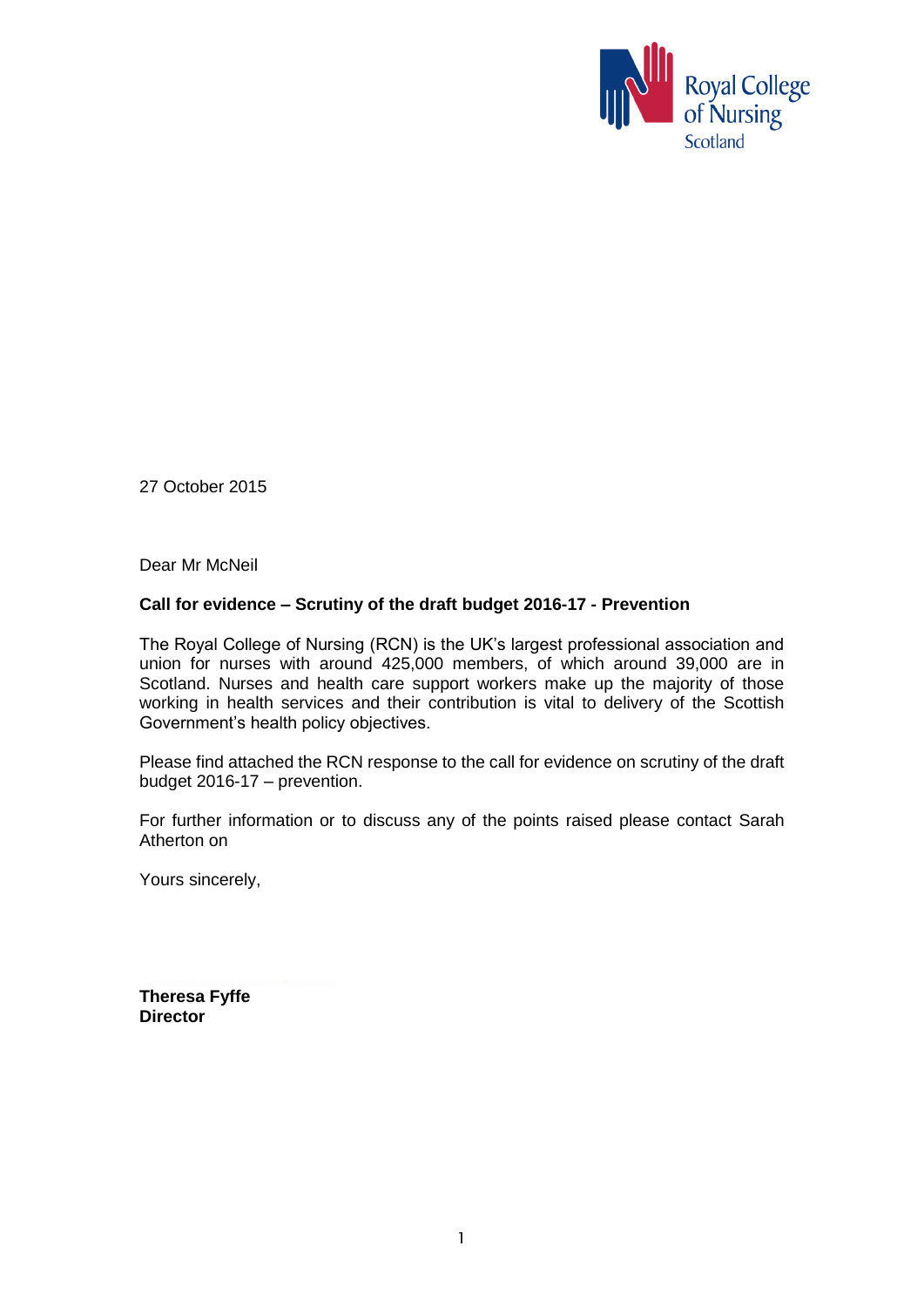#### **RCN Scotland response to the Finance Committee call for evidence - scrutiny of the draft budget 2016-17 – prevention.**

We welcome the opportunity to respond to the Finance Committee's call for evidence on the progress being made in reforming Scotland's public services and delivering the decisive shift towards prevention including.

The Royal College of Nursing is the world's largest professional union of nurses, representing around 415,000 nurses, midwives, health visitors, nursing students and health care support workers, including nearly 40,000 in Scotland. Our members work across the NHS, third and independent sectors.

Many of the questions asked in this call for evidence were addressed by the RCN in our 2010 contribution to a previous finance committee's preventative spend inquiry<sup>1</sup> along with our evidence to this finance committee on the 2012-13 draft budget and spending review<sup>2</sup>.

Our concerns in the last five years have changed very little and many of the issues raised in those submissions have not yet been addressed.

### **Why has the progress of reform proposed by the Christie Commission been so slow?**

Progress is being made by many organisations on the ground in terms of the way in which they are looking at work and prevention.

There must, however, be sustained political support for the reforms proposed by the Christie Commission if they are to become embedded in Scotland.

### **What are the main barriers to change and how do we address them in order to accelerate the rate of progress?**

The nature of funding, both at NHS board level and government level, is a key barrier to progress towards preventative spend.

### *NHS Boards*

We have repeatedly raised concerns about the unintended consequences of insisting that NHS boards balance their books and make significant savings on an annual basis, without consideration of the longer-term picture. We believe that this fails to give boards sufficient flexibility to transition to new models of care through investing to save. We have argued that the Scottish Government should consider giving boards permission to move to a budgeting system which would allow for this greater flexibility. We note the Auditor General's comments in her NHS Overview 2014-15 of the negative impact of short-term financial planning on achieving a sustainable health service.

 $\overline{a}$ <sup>1</sup> RCN Scotland submission to Finance Committee on preventative spend 2010 [http://archive.scottish.parliament.uk/s3/committees/finance/inquiries/preventative/PS-](http://archive.scottish.parliament.uk/s3/committees/finance/inquiries/preventative/PS-RCNScotland.pdf)[RCNScotland.pdf](http://archive.scottish.parliament.uk/s3/committees/finance/inquiries/preventative/PS-RCNScotland.pdf)

<sup>2</sup> RCN Scotland's evidence on 2012-13 draft Budget [http://www.scottish.parliament.uk/S4\\_FinanceCommittee/Inquiries/RCN\\_Scotland\(1\).pdf](http://www.scottish.parliament.uk/S4_FinanceCommittee/Inquiries/RCN_Scotland(1).pdf)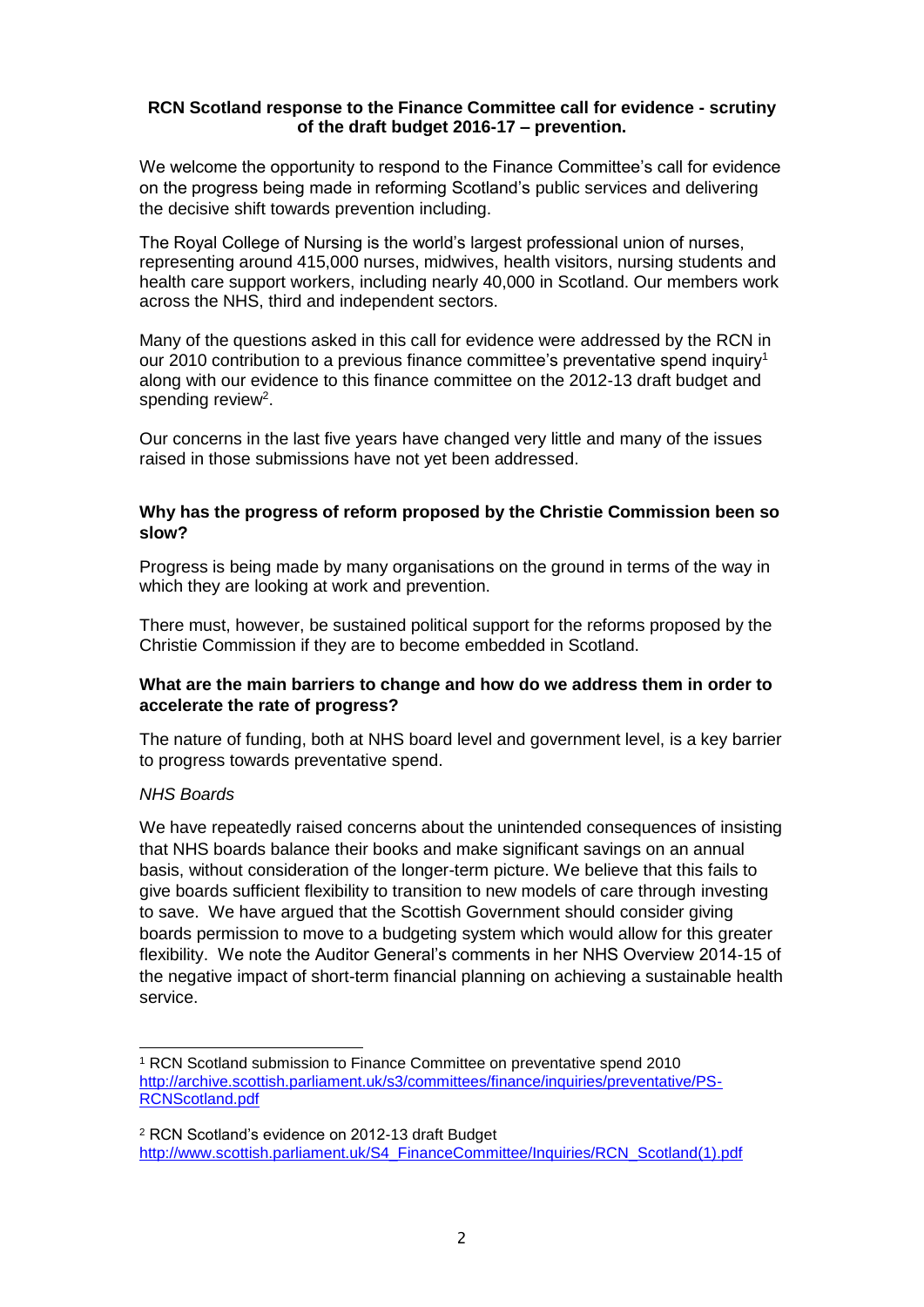As part of our work on sustainability this year, we have called for a root and branch review of the target culture within the NHS which is "often skewing political priorities, wasting resources and focusing energy on too many of the wrong things".

In practice, investment tends to follow high-profile performance measures, like the 4 hour A&E standard. This may result in some improvements once people have been admitted to hospital in an emergency, but generally we do not see it prompting investment in interventions which might, in the long term, reduce demand on hospital emergency departments in the first place.

The RCN has recently been discussing how to address these issues with many of Scotland's major health and care related third sector organisations and we will continue to develop ideas for improvements. It is, nevertheless, for the Scottish Government to agree how national measures of success, which focus local investment decisions, are changed to prioritise preventative activities over the longterm.

### *Central government*

l

The way in which the current Scottish budget is split, scrutinised and allocated by portfolio does not allow for easy conversations about the consequences of, for example, increased or reduced investment in housing or social care on health spending or outcomes.

Whilst we appreciate the challenge the Scottish Government and Scottish Parliament would face in changing their approach to the budget, measuring successful investment in prevention strategies cannot be done through an isolated, siloed approach.

# **How do we ensure that the necessary culture change and greater levels of integration takes place? How do we create a culture of innovation?**

By addressing the barriers set out above we believe that this will allow for greater innovation. That said, organisations are often already working in innovative ways, focussing on tackling complex issues with an eye on prevention.

RCN has been working hard to support and publicise practical activities intended to increase the emphasis on prevention, reduce inequalities and improve the long-term health of the population.

Our work on the Children and Young People's Act, has resulted in a commitment to train 500 new health visitors for Scotland. These health visitors are a core part of Scotland's workforce and can help to ensure long-term positive outcomes for children through sustainable, universal early years intervention. We have also actively supported the Chief Nursing Officer's review of health visiting and school nursing to ensure these nurses are supported to deliver better care with manageable caseloads.

We have carried out work which focuses on how nursing staff are working to reduce health inequalities through innovation across Scotland. Our Nursing at the Edge<sup>3</sup> campaign gave practical examples of positive interventions for some of the most marginalised people in our communities. These examples could be developed in

<sup>&</sup>lt;sup>3</sup> RCN Scotland's Nursing at the Edge report 'Time to Change' can be found here: <http://nursesday.rcn.org.uk/page/-/scotland/Health%20inequalities.pdf>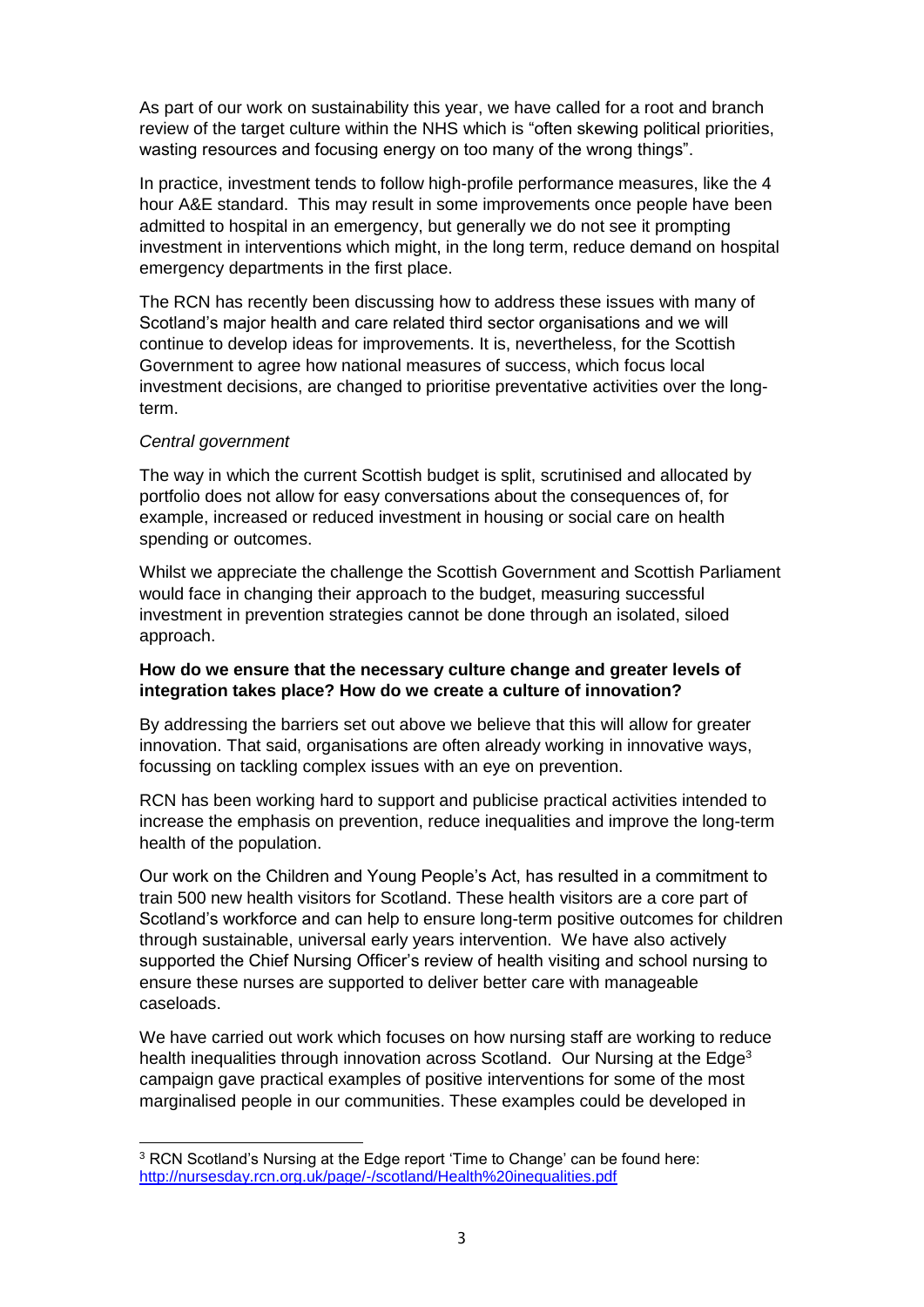other areas to improve outcomes across Scotland. Within that report we also included a series of key changes that could be made in order to improve the services those facing significant health inequalities are able to access. We plan to continue to develop this work in the areas of criminal justice and mental health over 2016. We also hosted a public lecture in September 2015, supported by the RCN Foundation, to bring together stakeholders from health services, the prison service and other organisations to look at how in some places they are already working together to improve outcomes for women offenders and how this work can be used in other areas to improve life chances for these women.

In our work to support the national primary care out-of-hours review we have cochaired the work on developing new models of care. We have led work to focus on the needs of frail older people, those with poor mental health, people nearing the end of life and those living in areas of multiple deprivation. These are groups for whom improved access to round-the-clock care can prevent crisis points and where preventative action can reduce poor outcomes.

We have repeatedly emphasised the need for access to out-of-hours care not to increase the inequity of outcomes by favouring models which disadvantage those who may struggle to reach services outside of their own home or very local community.

We were also pleased to support the recent statement from Scotland's Chief Nursing Officer (CNO) on the contribution of nursing to out of hours care, which specifically identifies the importance of reviewing the districting nursing workforce to develop a 24/7 service which focuses on prevention and self-management support. We are now contributing to her work to re-invigorate this crucial workforce and will shortly be producing our own report on the future contribution of district nursing teams to improved integrated care. It was encouraging to see the CNO's report identify the need for a focus on prevention and self-managed support.

In work like this, integration is already being considered but there is more to do to join up the many Government reforms in hand to ensure a coherent shift in the balance of care and the health of the nation. The Scottish Government must work to ensure that all the models, policies and processes they adopt support integration and innovation.

## **What opportunities does digital technology provide in reforming the delivery of public services towards prevention?**

There is real potential for public services to be better able to adapt to the ever more complex needs of individuals and communities across Scotland if the opportunities technology affords are embraced. Where new technology is introduced it must be done in a sensitive manner and with enough support for service users as well as staff. Such support must be ongoing where necessary.

Our report on improving access to healthcare for older people in remote and rural areas<sup>4</sup>, looked specifically at how changes to services, along with better access to technology and support to use it, could transform the ability of older people to live independently in some of Scotland's most isolated communities.

l

<sup>4</sup> RCN Scotland's report 'Going the Extra Mile' can be found here: http://www.rcn.org.uk/ data/assets/pdf file/0008/637190/Going-the-Extra-Mile-FINAL.pdf